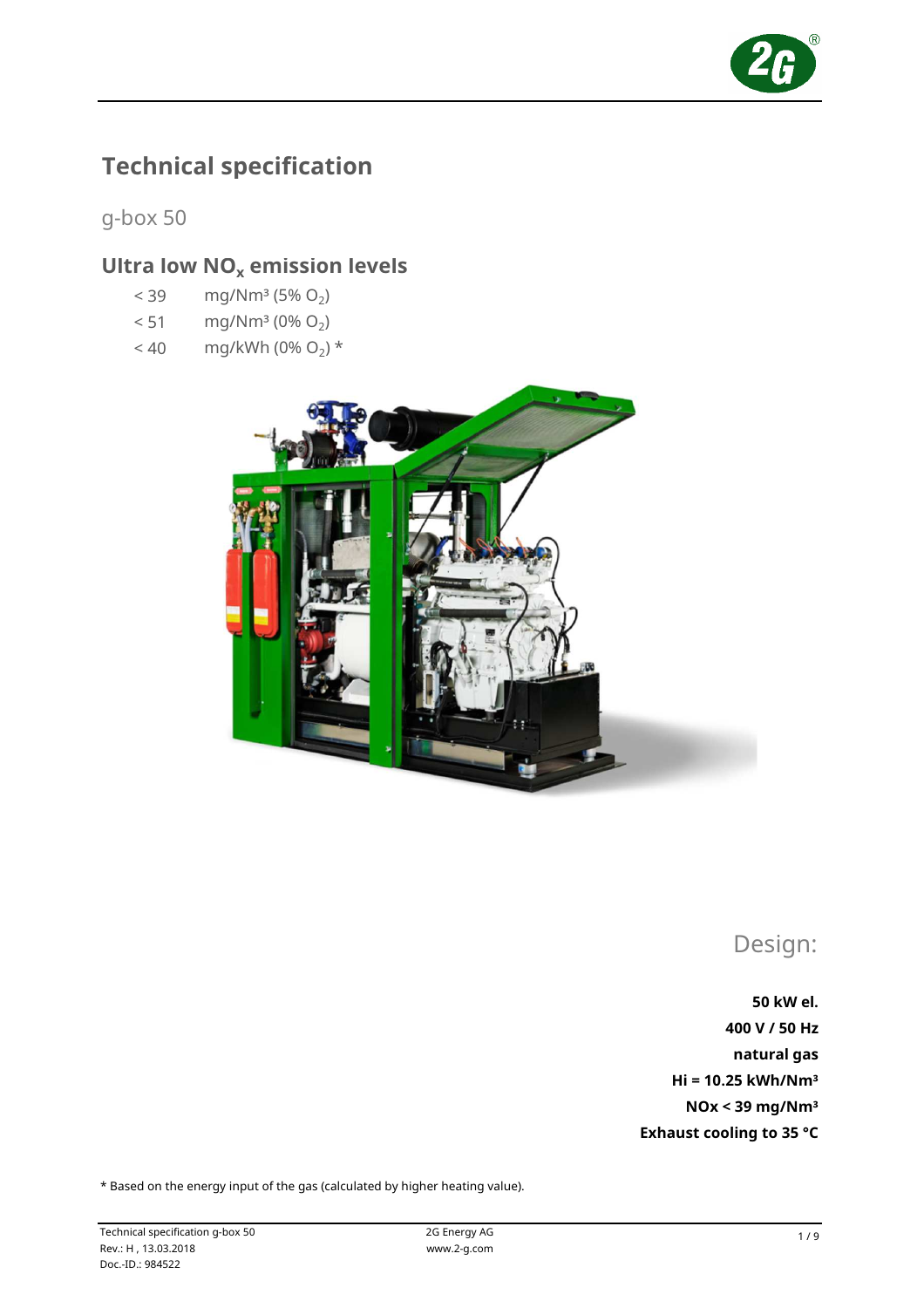

| 1 Genset                                       | 3 |
|------------------------------------------------|---|
| 1.1 Engine                                     | 3 |
| 1.2 Generator (utility planning data)          | 4 |
| 2 Mixture composition                          | 4 |
| 2.1 Combustion air                             | 4 |
| 2.2 Fuel                                       | 5 |
| 3 Integrated heat extraction                   | 5 |
| 3.1 Heating circuit                            | 5 |
| 3.2 Engine circuit                             | 5 |
|                                                |   |
| 4. Exhaust system                              | 6 |
| 5 Sound reducing encapsulation                 | 6 |
| 6 Operating fluids                             | 6 |
| 7 Electronics and software                     | 6 |
| 8 Interfaces                                   | 7 |
| 8.1 Dimensions and weights                     | 7 |
| 8.2 Water / gas transfer points                | 8 |
| 8.3 Electrical connections / utility interface | 8 |
| 8.4 Data interfaces                            | 8 |
| 9 Technical boundary conditions                | 9 |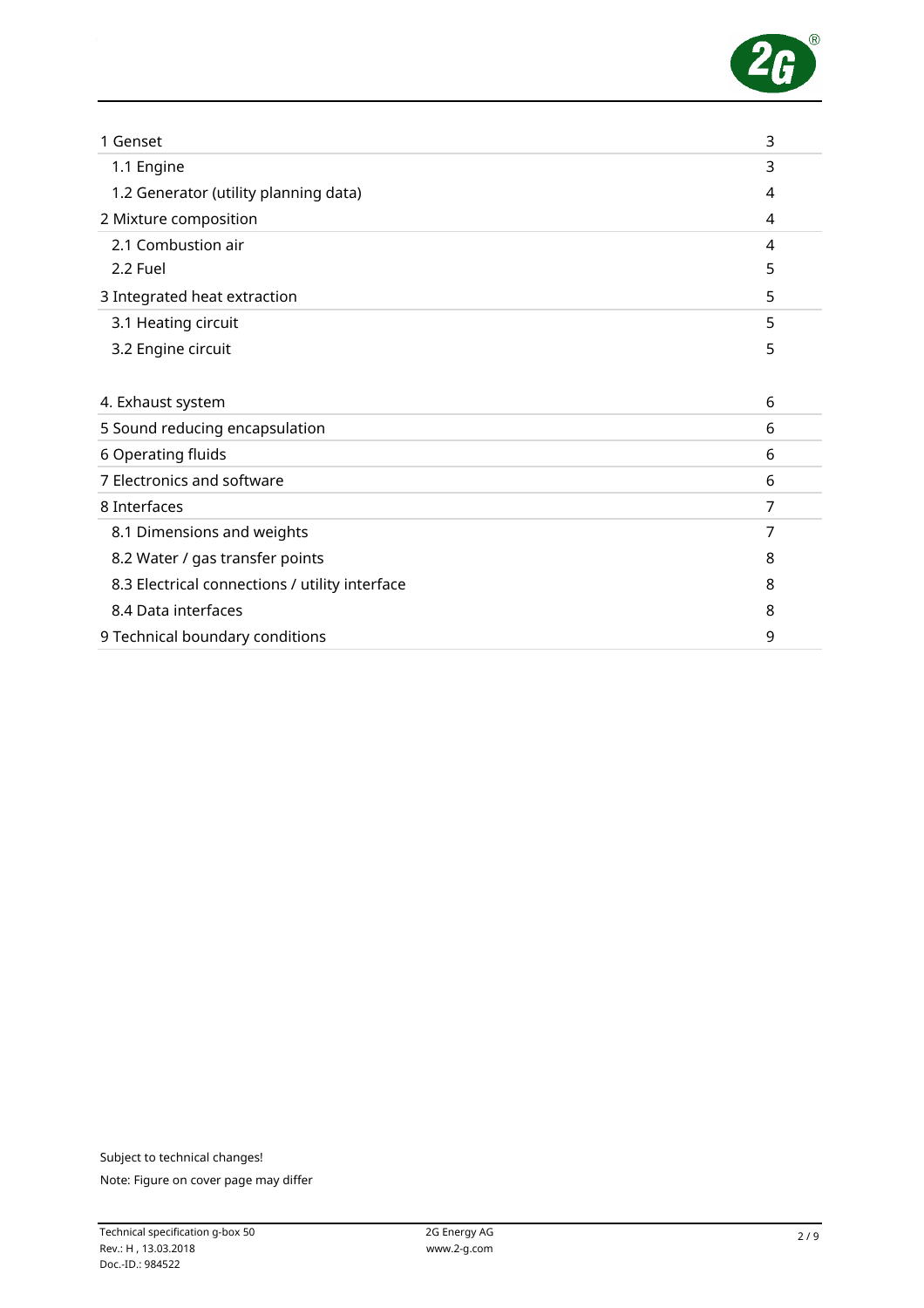

### 1 Genset

|                                              | 50 %                  | 75 %   | 100 %       |               | Load                                               |
|----------------------------------------------|-----------------------|--------|-------------|---------------|----------------------------------------------------|
| Electrical power                             | 25                    | 38     | 50          | kW            | (5)                                                |
| Recoverable thermal output                   | 66                    | 82     | 100         | kW            | $(2)$ , $(8)$                                      |
| Energy input                                 | 92                    | 118    | 145         | kW            | (1)                                                |
| Efficiencies electrical                      | 27.2                  | 31.7   | 34.5        | %             | (1)                                                |
| Efficiencies thermal                         | 71.4                  | 69.4   | 68.6        | $\frac{0}{0}$ | (1), (2), (8)                                      |
| Efficiencies total (el. $+$ th.)             | 98.6                  | 101.1  | 103.0       | $\frac{9}{6}$ | (1), (2), (8)                                      |
| <b>CHP</b> coefficient                       | 0.38                  | 0.46   | 0.50        |               | (1), (2), (8)                                      |
|                                              | <b>NO<sub>X</sub></b> | CO.    | <b>HCHO</b> |               |                                                    |
| Exhaust emissions without catalytic converte | < 6500                | < 6500 | < 60        |               | mg/Nm <sup>3 (4), <math>\overline{6}</math>)</sup> |
| Exhaust emissions with catalytic converter * | < 39                  | < 150  | < 20        |               | mg/Nm <sup>3</sup> $(4)$ , $(6)$                   |
| Engine surface noise **                      |                       |        | 98.2        | dB(A)         | (7)                                                |

# 1.1 Engine

| ccm   |
|-------|
| mm    |
| mm    |
| 1/min |
| kW    |
|       |
| bar   |
| m/s   |
|       |
|       |
|       |
| kg    |
|       |

\* With appropriate catalyst configuration!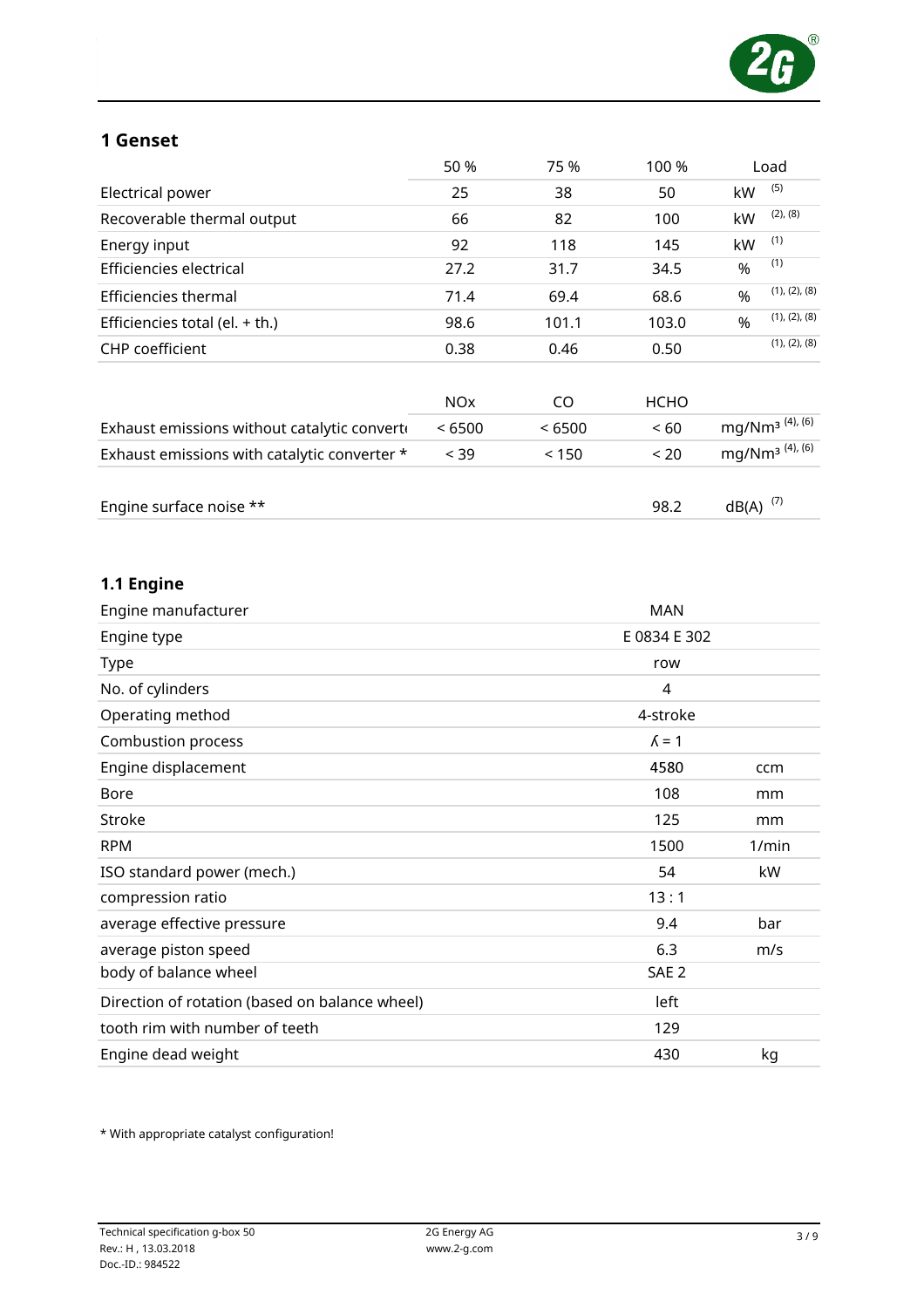

# 1.2 Generator (utility planning data)

| Manufacturer                                             | Emod                           |                |  |
|----------------------------------------------------------|--------------------------------|----------------|--|
| Type                                                     | WKASYG 250/4-330T-GG           |                |  |
| Generator type                                           | Asynchronous, directly coupled |                |  |
| Starting current (with frequency converter)              | < 40                           | A              |  |
| Rated speed                                              | 1517                           | 1/min          |  |
| Frequency                                                | 50                             | Hz             |  |
| mechanical fuel shutoff                                  | 53                             | kW             |  |
| Effective electrical power                               | 50                             | kW             |  |
| Apparent electrical power (compensated / uncompensated)  | 52/60                          | <b>kVA</b>     |  |
| Rated generator current (compensated / uncompensated)    | 75/87                          | A              |  |
| Rated generator voltage (± 10 %)                         | 400                            | v              |  |
| Cooling water inlet/outlet temperature (max.)            | 70/75                          | °C             |  |
| Short-circuit current lk"3                               | 0.87                           | kA             |  |
| Power factor cos $\varphi$ (compensated / uncompensated) | 0,96 ind. / 0,83 ind.          |                |  |
| Generator circuit breaker                                | 100                            | A              |  |
| Additional section switch (VDE-AR-N 4105)                | 100                            | A              |  |
| Efficiency (full load) at Cos $\varphi$ = 0.83           | 94.8                           | %              |  |
| Mass moment of inertia                                   | 0.84                           | $kq \cdot m^2$ |  |
| Ambient air temperature                                  | 85                             | °C             |  |
| Stator circuit                                           | <b>Dreieck</b>                 |                |  |
| <b>Protection class</b>                                  | <b>IP 54</b>                   |                |  |
| Generator weight                                         | 630                            | kg             |  |
| Compensation                                             | Optional                       |                |  |
| Engine startup                                           | Available                      |                |  |
|                                                          |                                |                |  |
| <b>2 Mixture composition</b>                             |                                |                |  |
| <b>2.1 Combustion air</b>                                |                                |                |  |

| Combustion air mass flow                               | kg/h              |
|--------------------------------------------------------|-------------------|
| Combustion air volume flow (25 $\degree$ C, 1013 mbar) | m <sup>3</sup> /h |

#### 2.2 Fuel

Fuel requirements in accordance with 'TA-004 Gas'

| Reference methane number - minimum methane number | 80 / 80 |                                        |
|---------------------------------------------------|---------|----------------------------------------|
| Combustible mass flow                             | 11.4    | $kg/h$ $(1)$                           |
| Combustible volume flow                           | 14.2    | Nm <sup>3</sup> /h <sup>(6), (1)</sup> |
| Gas pressure at rated load min. *                 | 20      | mbar                                   |
| Gas flow pressure at rated load max. *            | 100     | mbar                                   |

\* At the inlet to the gas regulation line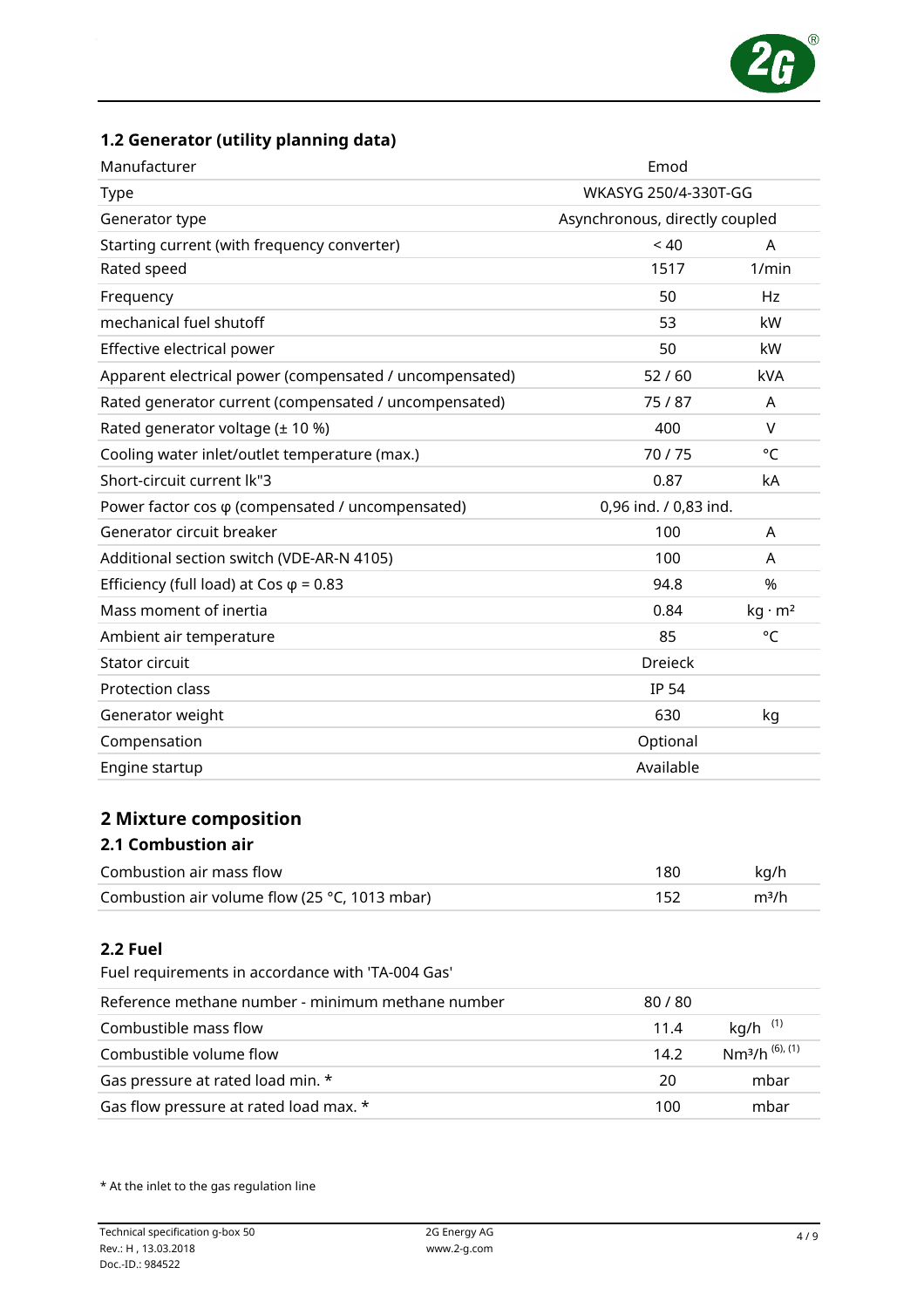

### 3 Integrated heat extraction

#### 3.1 Heating circuit

Heating water requirements in accordance with 'TA-002 Heating circuit'

| Heating water volume flow               | $3 - 10$ | m <sup>3</sup> /h |
|-----------------------------------------|----------|-------------------|
| Heating water return temperature (max)  | 70       | °⊂                |
| Heating water flow temperature (max) ** | 85       | °C                |
| Safety valve                            | 3        | bar               |
| Operating pressure (min.)               |          | bar               |
| Generator heat                          |          | kW                |
| Pressure reserve ca. *                  | 300      | mbar              |

#### 3.2 Engine circuit

Coolant requirements in accordance with 'TA-001 Coolant'

| Coolant heat                           | 46            | (2)<br>kW         |
|----------------------------------------|---------------|-------------------|
| Engine inflow temperature (min.)       | 80            | °C                |
| Engine exit temperature (max.)         | 88            | °C                |
| Balance inflow / exit (max.)           | 6             | Κ                 |
| Recirculated coolant quantity (min.)   | 7.6           | m <sup>3</sup> /h |
| Total cooling water circulation volume | 7.6           | m <sup>3</sup> /h |
| Operating pressure (max.)              | $\mathcal{P}$ | bar               |
| Operating pressure (min.)              |               | bar               |
| Safety valve                           | 2.5           | bar               |

\* Up to / from module interface

\*\* Heating water supply temperature max. in partial load operation < 85 °C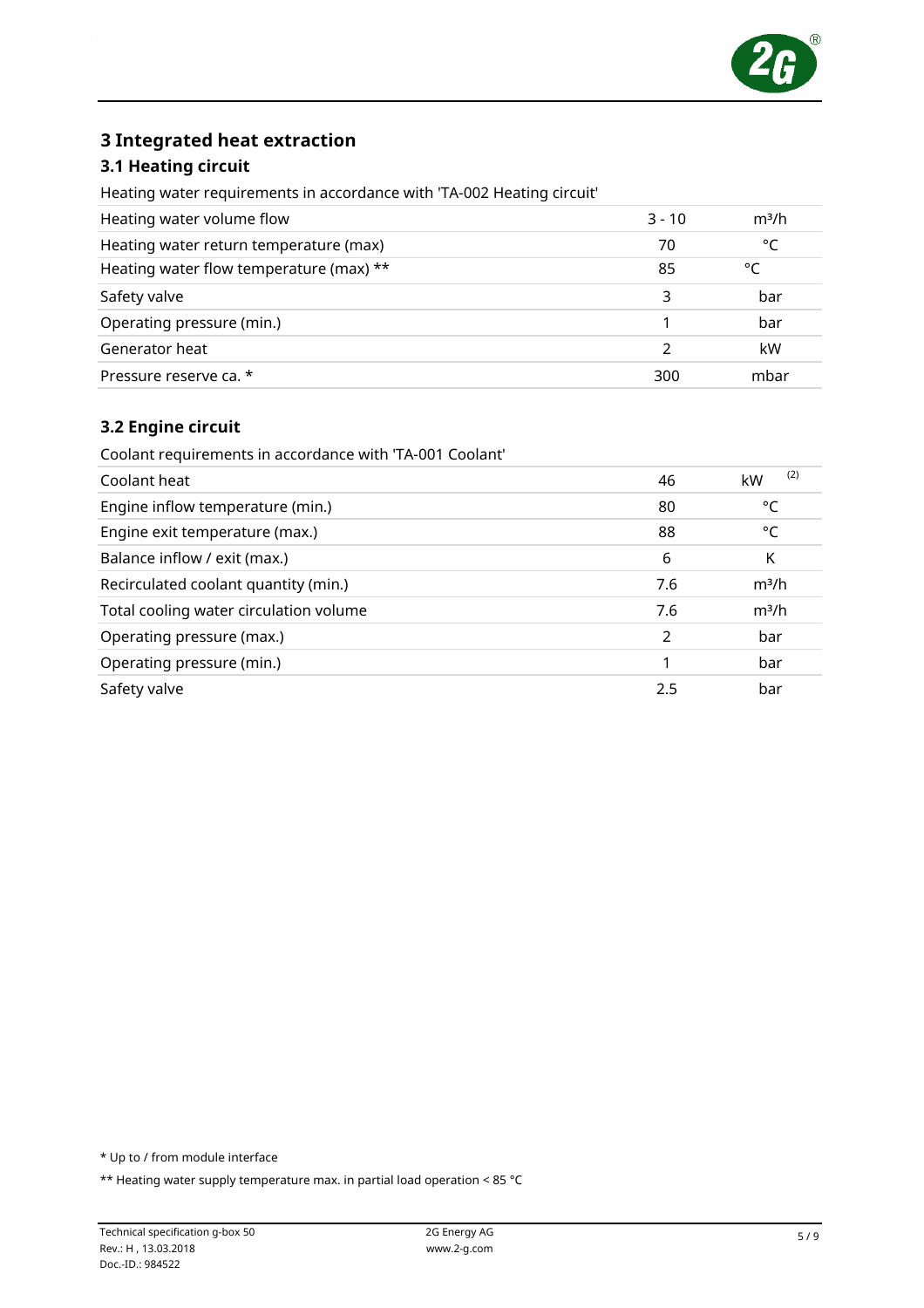

#### 4. Exhaust system

| Exhaust gas temperature downstream of engine     | 616 | (3)<br>$\circ$                    |
|--------------------------------------------------|-----|-----------------------------------|
| Exhaust temperature after exhaust heat exchanger | 35  | (3), (8)<br>$^{\circ}C$           |
| Exhaust gas heat                                 | 52  | (2)<br>kW                         |
| exhaust gas volume flow wet                      | 152 | (6)<br>Nm <sup>3</sup> /h         |
| exhaust gas volume flow dry                      | 125 | Nm <sup>3</sup> /h <sup>(6)</sup> |
| exhaust gas mass flow wet                        | 191 | kg/h                              |
| exhaust gas mass flow dry                        | 168 | kg/h                              |
| Exhaust back pressure downstream of engine       | 50  | mbar                              |
| Pressure reserve approx. *                       | 10  | mbar                              |
| Exhaust outlet noise after primary muffler **    | 75  | (7)<br>dB                         |
| Safety temperature limiter                       | 100 | °C                                |
| <b>5 Sound reducing encapsulation</b>            |     |                                   |
| sound encapsulation temperature (max.)           | 75  | °C                                |
| sound pressure level ***                         | 55  | dB(A)                             |

### 6 Operating fluids

| Lubricating oil approvals, see 'TA-003 Lubricating oil' |      |       |
|---------------------------------------------------------|------|-------|
| Lubrication oil consumption (max.)                      | 0.30 | g/kWh |
| Filling capacity lubricant (max.)                       | 25   |       |
|                                                         |      |       |
| Lubricating oil volume auxiliary tank                   | 60   |       |
| Motor circuit coolant fill quantity approx. (module)    | 19   |       |
|                                                         |      |       |

Coolant approvals, see 'TA-001 Coolant'

### 7 Electronics and software

| Grid protection device                      | DEIF GPC 2G          |                |  |
|---------------------------------------------|----------------------|----------------|--|
| Grid protection software status             | >13141               |                |  |
| Touchscreen display                         | 10                   | $\blacksquare$ |  |
| Approval (depending on version)             | <b>VDE-AR-N 4105</b> |                |  |
| Protection class Control cabinet            | <b>IP 54</b>         |                |  |
| Protection class Power switch cabinet       | IP 54                |                |  |
| Switch cabinet environmental temperature    | $0 - 35$             | °C             |  |
| Switch cabinet relative air humidity (max.) | 65                   | %              |  |

\* From module interface (exhaust heat exchanger / catalytic converter in standard version and new condition)

\*\* Total sound power level at full engine load in accordance with DIN 45635-11 Annex A

\*\*\* Average sound pressure level under open area conditions at distance of 1 m in accordance with DIN 45635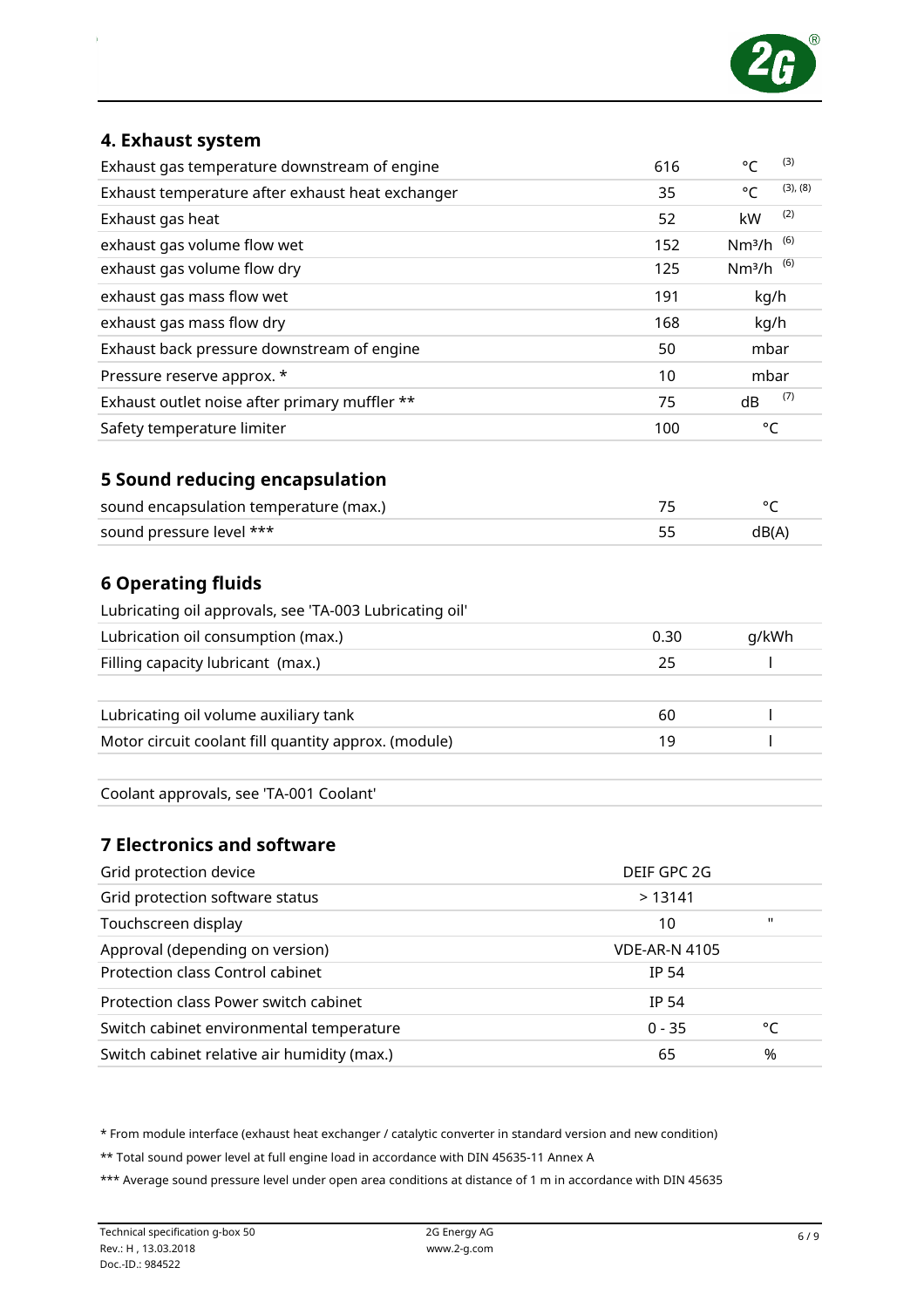

## 8 Interfaces

### 8.1 Dimensions and weights

(Figures may differ)





| Length Module                                   | X | 2427            | mm |
|-------------------------------------------------|---|-----------------|----|
| Width Module                                    | Υ | 990             | mm |
| Height Module                                   | Z | 1625            | mm |
| Weight Module (without operating fluids)        |   | 1350            | kg |
| Weight Module with sound reducing encapsulation |   | 2070            | kg |
| Powder-coated CHP frame                         |   | <b>RAL 6002</b> |    |
|                                                 |   |                 |    |
| Width Control cabinet                           | X | 800             | mm |
| Depth Control cabinet                           | Υ | 500             | mm |
| Height Control cabinet                          | Z | 1800            | mm |
| Weight Control cabinet                          |   | 150             | kg |
| Control cabinet powder coated                   |   | <b>RAL 7035</b> |    |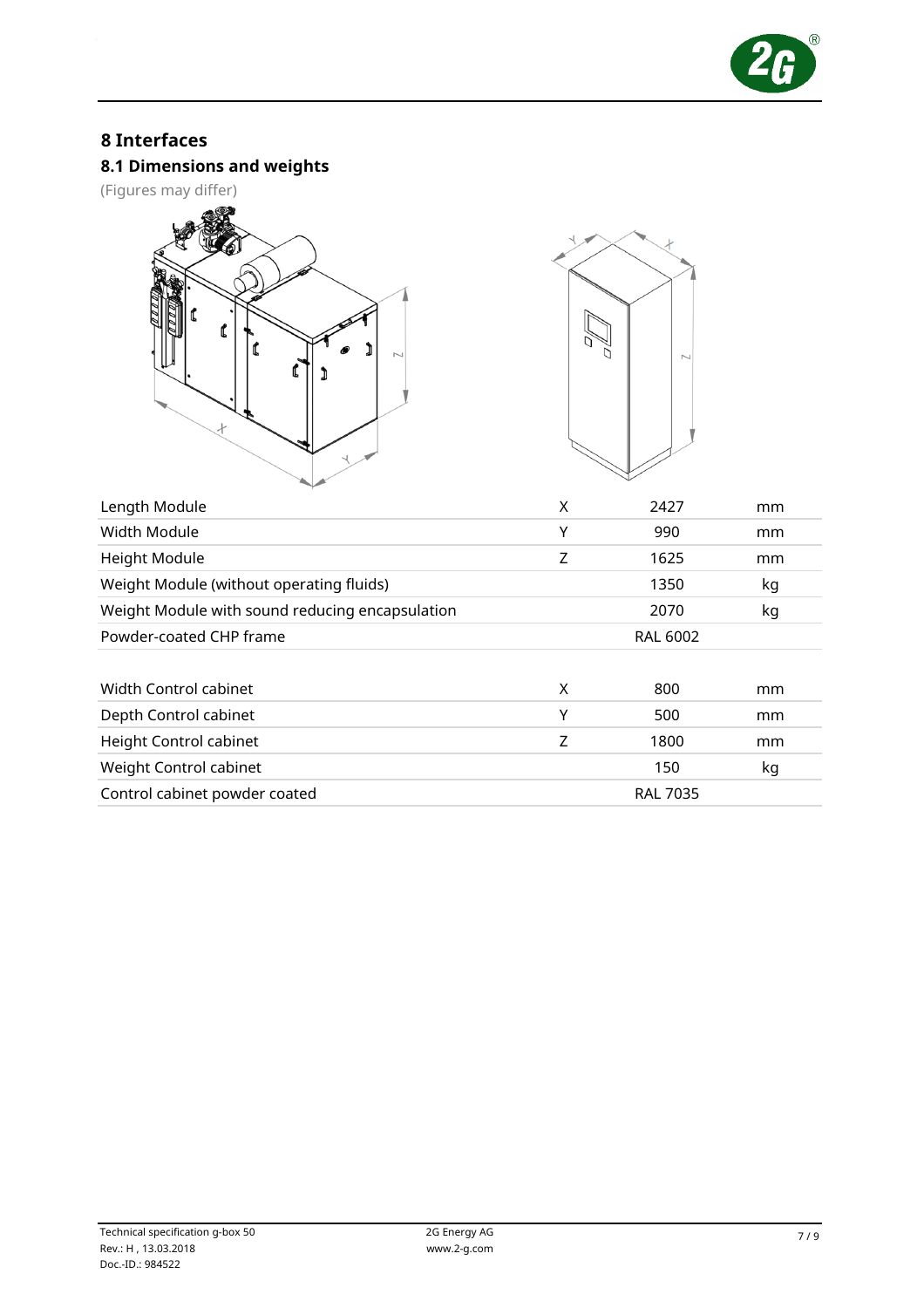

#### 8.2 Water / gas transfer points

| Interfaces Gas             |         | ш       |
|----------------------------|---------|---------|
| Interfaces Exhaust         | Ø 80    | mm      |
| Interfaces Heating circuit | 40 / 16 | DN / PN |

### 8.3 Electrical connections / utility interface

| Grid connection with pre-fuse (customer-provided) | 400 V / 50 Hz |    |
|---------------------------------------------------|---------------|----|
| Grid system                                       | TN-S          |    |
| Short-circuit proof Icc (max.)                    | 50            | kA |

#### 8.4 Data interfaces

| Remote maintenance access (optional) *                                                                          | DSL / UMTS (SIM)                            |
|-----------------------------------------------------------------------------------------------------------------|---------------------------------------------|
| Interfaces / Data interfaces (optional):                                                                        | Profibus DP<br>۰                            |
|                                                                                                                 | Profinet IO<br>$\qquad \qquad \blacksquare$ |
|                                                                                                                 | Modbus RTU<br>-                             |
|                                                                                                                 | Modbus TCP<br>$\qquad \qquad \blacksquare$  |
|                                                                                                                 | Ethernet IP<br>$\overline{\phantom{0}}$     |
|                                                                                                                 | Hardware signals                            |
| Possible after technical<br>Access virtual power plant (optional)<br>clarification (bus or<br>hardware signals) |                                             |

\* Access for remote maintenance must be provided by the customer